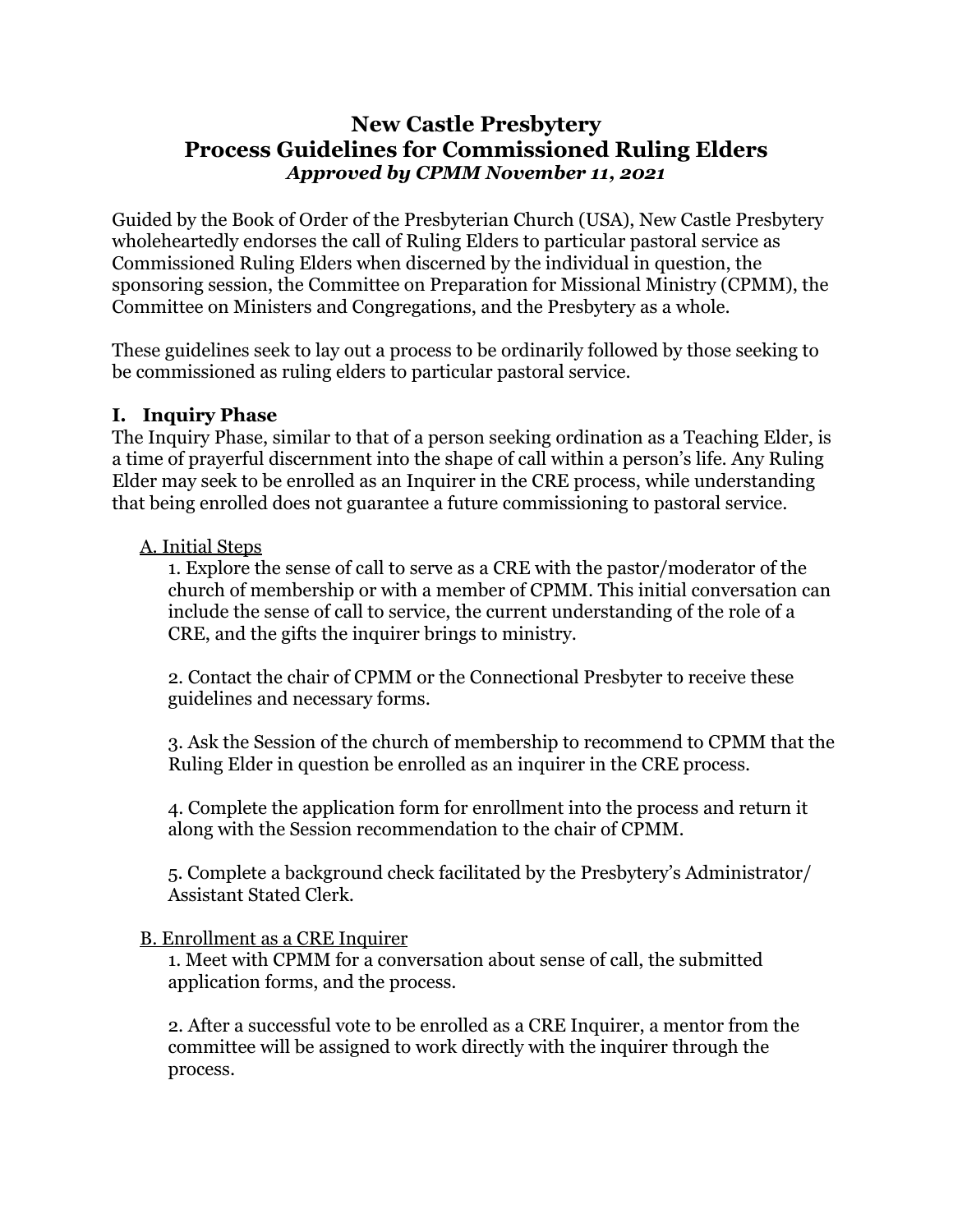3. CPMM will determine an appropriate course of study based on the inquirer's current knowledge and experience and the requirements of the Book of Order.

4. Within one year of enrolling as an inquirer, the psychological evaluation, boundary training, and anti-racism training must be completed. Ordinarily, the cost of the psychological evaluation is shared equally between the inquirer, the inquirer's congregation of membership, and CPMM. Other arrangements may be explored when necessary. CPMM may choose to grant a waiver to the one-year timeline, but these items are mandatory in order to continue to candidacy. Failure to fulfill these requirements within a twelve-month period, or to seek an extension beyond twelve months, will result in removal from the process.

#### C. Training and Examination

1. Any classes taken towards the training requirements for this program must be approved by CPMM or be offered by entities previously approved by CPMM. These will generally include PC(USA) related seminaries, institutions, or other Reformed organizations with similar values and theology as the PC(USA).

2. A certificate of completion or other documentation must be submitted to CPMM to show successful completion of each class. CPMM may require either an interview or a brief paper showing mastery of the material.

3. The core required courses are listed below. Other courses or areas of instruction may be additionally required in order to prepare each CRE inquirer fully.

- Old Testament
- New Testament
- Reformed Theology
- Worship and Sacraments
- Preaching
- Presbyterian Polity
- Christian Education
- Pastoral Care
- Mission and Evangelism

4. CPMM may also require a supervised practice of ministry, such as supervised preaching, moderating, teaching a class, clinical pastoral education, or other experience designed to assist in both discernment of call and preparation for pastoral service.

5. During this time of training, the inquirer will have an annual consultation with CPMM and will have periodic conversations with the assigned mentor. These conversations will explore ongoing discernment of the inquirer's sense of call, gifts for ministry, and any challenges that arise during the process. The inquirer will also be invited to attend the quarterly CRE gatherings.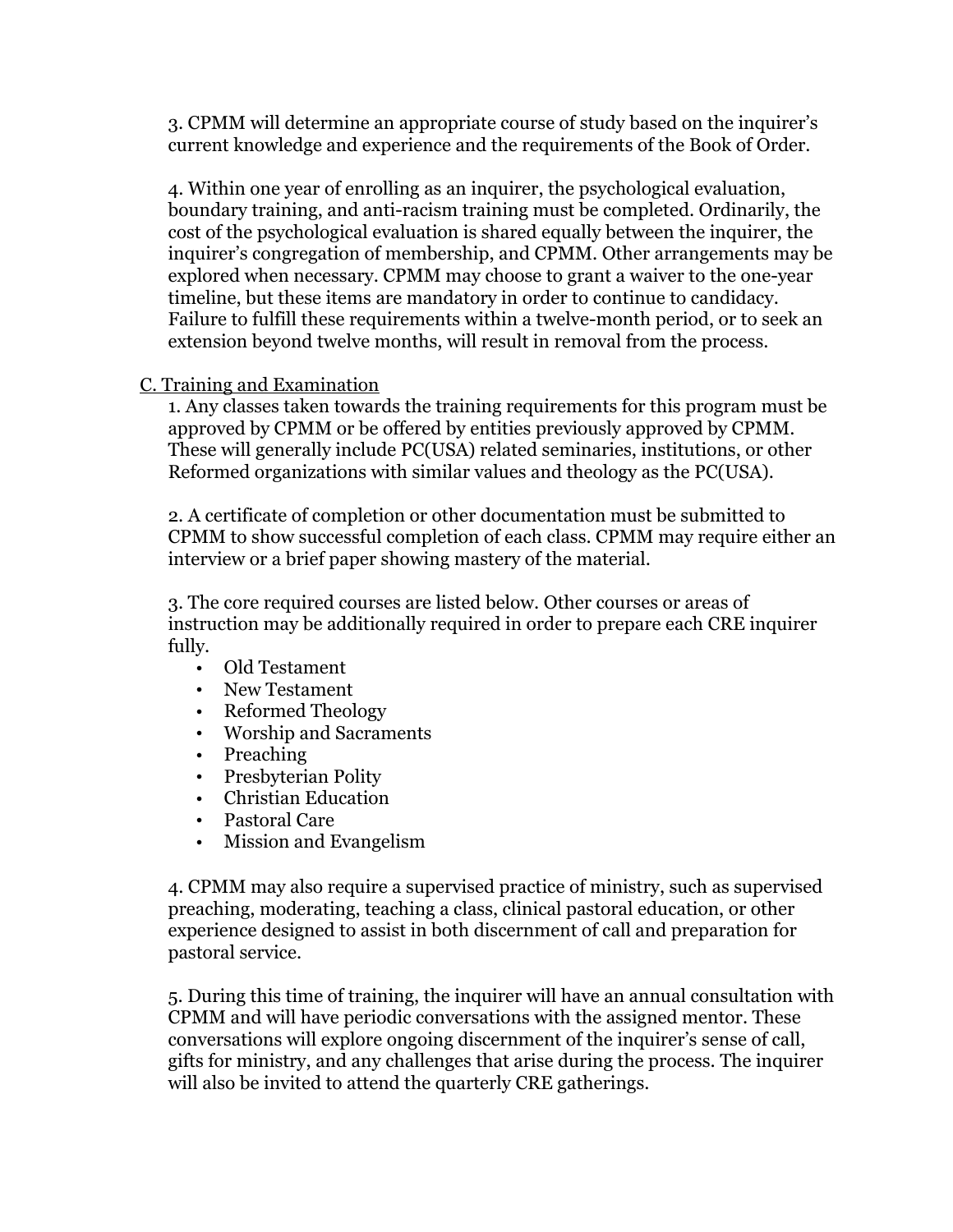### **II. Candidacy Phase**

A. After successfully completing all requirements, a CRE Inquirer may ask to be enrolled as a Candidate.

1. The session of church of membership will be asked to complete a new recommendation form.

2. The inquirer will complete a questionnaire about sense of call, spiritual and pastoral growth through the training process, and what commissioned ministry might look like.

3. The inquirer will prepare a statement of faith and faith journey.

4. Other requirements such as boundary training and anti-racism training will be fulfilled according to Presbytery guidelines.

B. The inquirer will meet with CPMM for an extended interview. Among other issues of readiness, CPMM will discern "a candidate's wisdom and maturity of faith, leadership skills, compassionate spirit, honest repute, and sound judgment" (G-2.0607).

C. As a result of this interview, CPMM may choose to require additional training or experience before enrolling the inquirer as a candidate.

D. If CPMM chooses to enroll the inquirer as a candidate, the inquirer will be invited to the next Presbytery meeting to be introduced and examined based on a statement of faith and faith journey.

E. Following a successful examination by the Presbytery, the next step will be to discern to what particular ministry the candidate may be commissioned. Being enrolled as a CRE candidate does not guarantee being commissioned to pastoral service; it simply signifies a readiness to begin pastoral service when possible.

## **III. Commissioning to Pastoral Service**

A. Discerning the Position

1. Ordinarily, a Commissioned Ruling Elder will not be commissioned to pastoral service in the church of membership (home church) but will be commissioned to service elsewhere in the Presbytery. Exceptions may be made for unusual circumstances where the mission of the Presbytery will be benefited by the exception.

2. A CRE may be commissioned to serve in a particular congregation in a general pastoral role, in a particular congregation in a specific pastoral role, or at the Presbytery level to fill either general or particular needs in a validated ministry. Again, the commissioning is guided by the Presbytery's strategy for mission and ministry and the gifts and sense of call of the candidate for commissioning.

3. It is expected that the Committee on Ministers and Congregations (COMC) will be a partner in conversations about potential positions for ministry, and these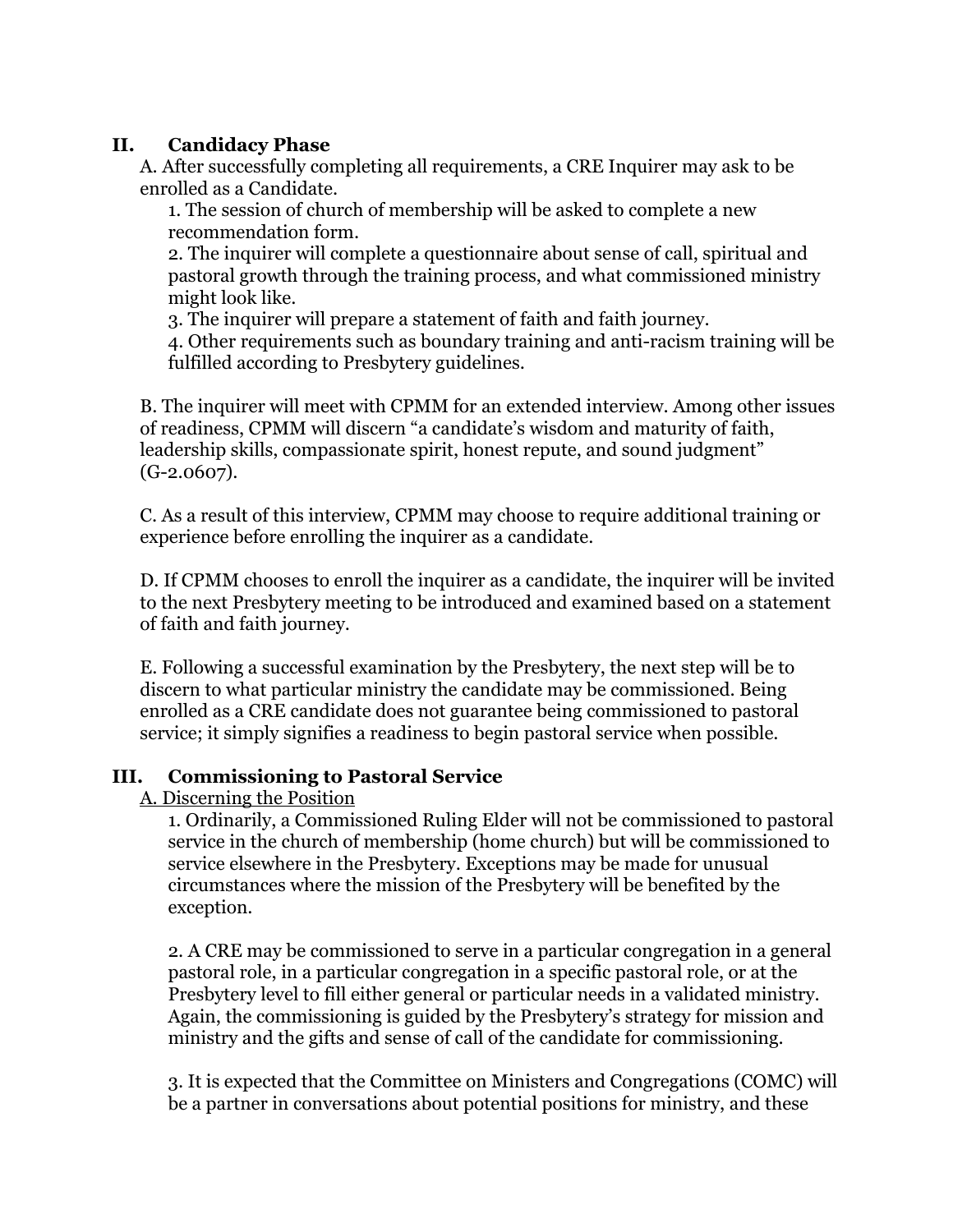conversations may begin prior to an inquirer becoming a candidate. Once a position has been identified, any necessary interviews or conversations must occur before the commissioning to service may commence. Along with COMC, these conversations may be with the session of a particular church or with a committee or entity of the Presbytery.

#### B. Commissioning

1. The Presbytery holds the authority to commission a Ruling Elder to pastoral service and will examine the candidate for readiness and suitability of the intended position. Once a position has been discerned and the necessary steps followed, the Presbytery must receive a position description, including scope of pastoral ministry, what sacraments the CRE will be authorized to administer and in what settings, and the plan for Book of Order required supervision.

2. After the Presbytery votes in the affirmative to proceed with commissioning to pastoral service, the commissioning service will follow immediately. A special worship service celebrating the commission may be planned to mark the beginning of a particular ministry.

#### C. Service in the Home Congregation

After being commissioned to pastoral service by the Presbytery, a CRE should no longer serve in any capacity as an officer in their home congregation. This includes serving with the session as a ruling elder, clerk of session, or treasurer, or acting as a commissioner from the church to Presbytery meetings. The role of CRE becomes the primary role of service within the church.

## **IV. On-Going and General Requirements**

A. Quarterly CRE gatherings for the purpose of ongoing learning, supervision and support (G-2. 1004) will be offered, and will be open to those in the process as well as those serving in a particular ministry. Attendance at least once a year will be required as part of the Book of Order supervision mandate, in addition to an annual report to CPMM, which will be shared with the COMC liaison(s) to the church(es) the CRE is serving.

B. The Book of Order requires that a commission be renewed after no more than three years (G-2.1001). No later than six months before the end of the commission term, the CRE will meet with their mentor, a representative from CPMM, and a representative from COMC. The discussion will examine the ministry of the preceding period and future ministry needs, and will result in either a recommendation for the commission to be renewed or that the commission be celebrated as completed. In order for the commission to be renewed, a motion must be brought to and acted on by the Presbytery.

C. When a commission is completed, a CRE may either retire from active ministry or may return to the roll of candidates ready to receive a commission.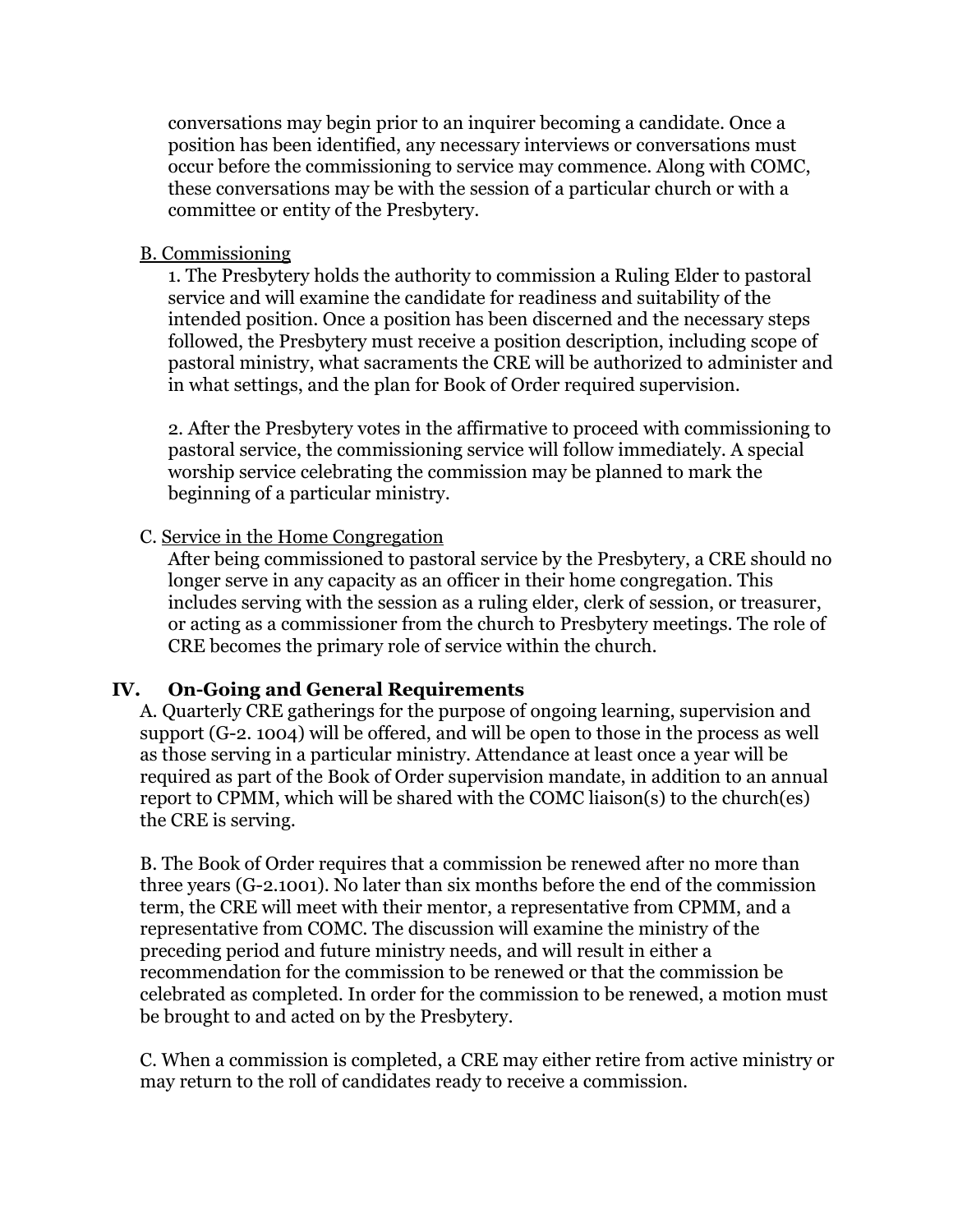D. Current Presbytery-level mandatory training and regular background checks will be required in order to continue as a CRE or as a candidate ready to receive a commission.

E. Participation in the mission and ministry of the Presbytery and denomination is expected as part of a CRE's ministry. In this Presbytery, all CRE's have both voice and vote at Presbytery meetings by virtue of their commissioning.

F. Within the PC(USA), the office of Commissioned Ruling Elder is understood as a ruling elder who has been commissioned to pastoral service by the Presbytery. It is appropriate, after being commissioned, for a CRE to be called "Pastor," "Lay Pastor," or "Commissioned Lay Pastor." It is not appropriate for a CRE to use the title of "Reverend" or "Minister," both of which have specific uses in the Presbyterian Church.